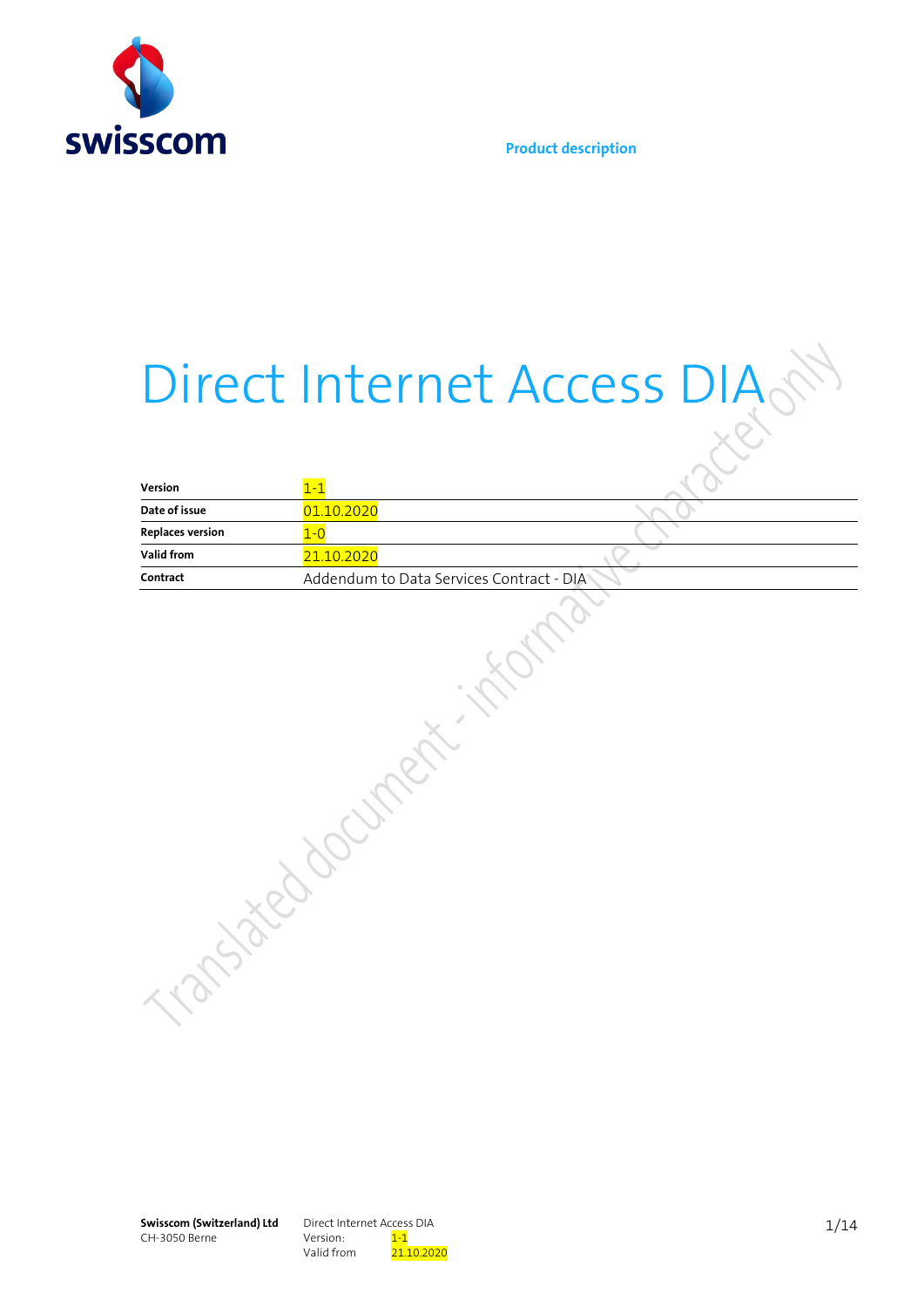

#### **Table of contents**

| 9<br>10<br>11 |  |
|---------------|--|
| 12<br>13      |  |
|               |  |
|               |  |
| Trans         |  |

Direct Internet Access DIA Version:  $1-1$ 21 10 2020 Valid from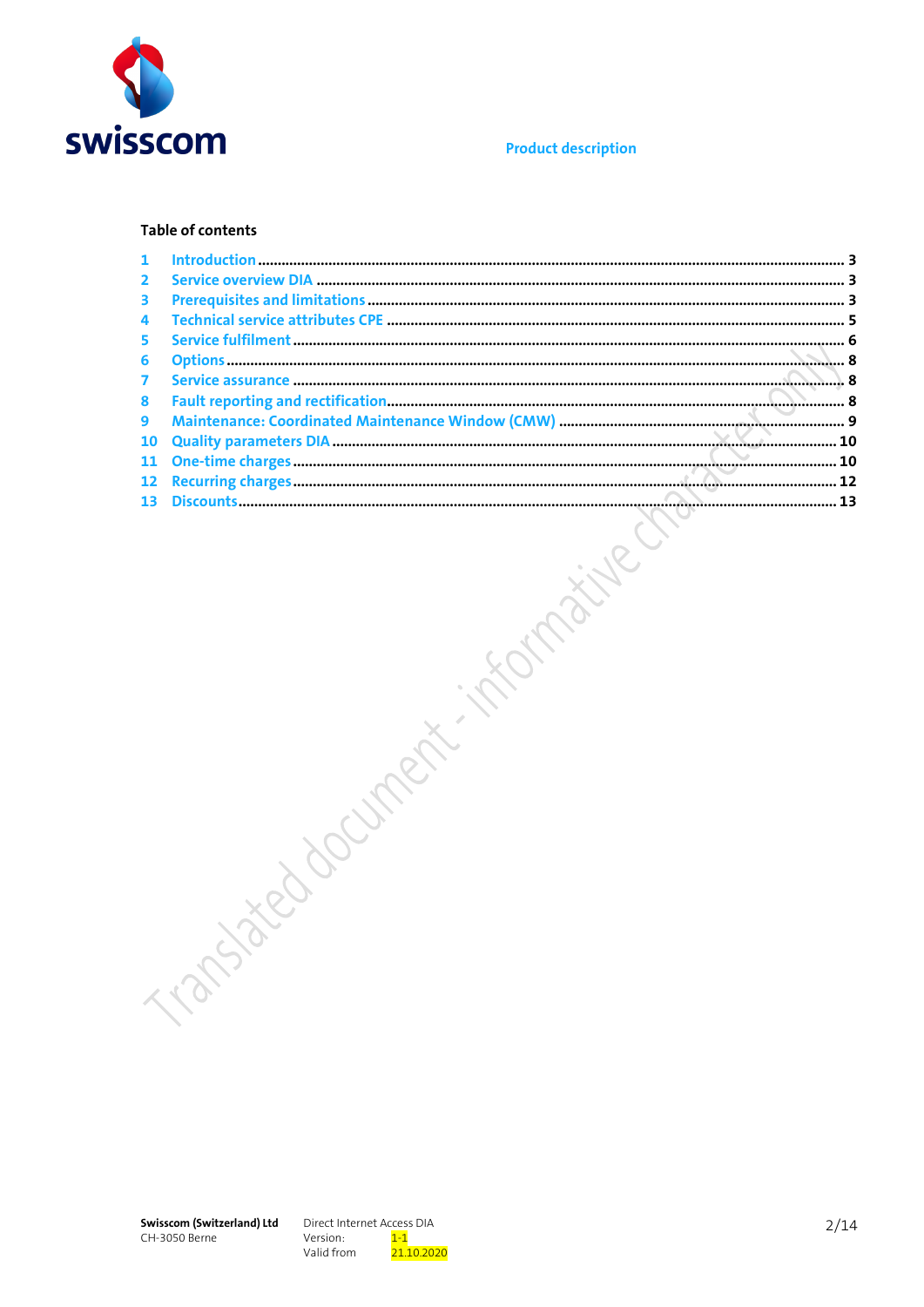

### **1 Introduction**

- 1.1 This document describes the services offered by Swisscom in relation to the Direct Internet Access (DIA) product.
- 1.2 This document also governs the DIA procedures between the ISP and Swisscom used for ordering, production and operation.
- 1.3 This document sets the prices for the services offered by Swisscom in connection with the DIA product. Prices are listed in Swiss francs (CHF) without value-added tax (VAT).
- 1.4 Billing takes place monthly together with the data invoice. The modalities according to the Accounting Handbook in the Data Contract apply.

#### **2 Service overview DIA**

- 2.1 DIA is provided via the Swisscom network and via the end customer's internet access, which they obtain from Swisscom. DIA is available over copper or optical fibre (FTTH), depending on Swisscom's network availability.
- 2.2 The handover point (SAP) is located on the LAN-side Ethernet port of the Customer Premises Equipment (CPE).
- 2.3 The service always includes an IP address from Swisscom. This can be ordered either dynamically or, depending on the CPE configuration and subject to surcharge, statically.
- 2.4 To meet the different availability requirements, Swisscom DIA offers Basic Light, Silver Light und **Premium Silver** quality parameters.



# **3 Prerequisites and limitations**

- 3.1 The prerequisite for ordering DIA is an existing Swisscom copper or optical fibre connection.
- 3.2 If optical fibre is available all the way to the OTO, the order is executed immediately.
- 3.3 If optical fibre is available uninterrupted to the BEP (and not up to the OTO), access to the riser shaft is automatically ordered in the control centre, in parallel to the transfer. An order is only possible if in-house connection is permitted (In House Allowed "YES").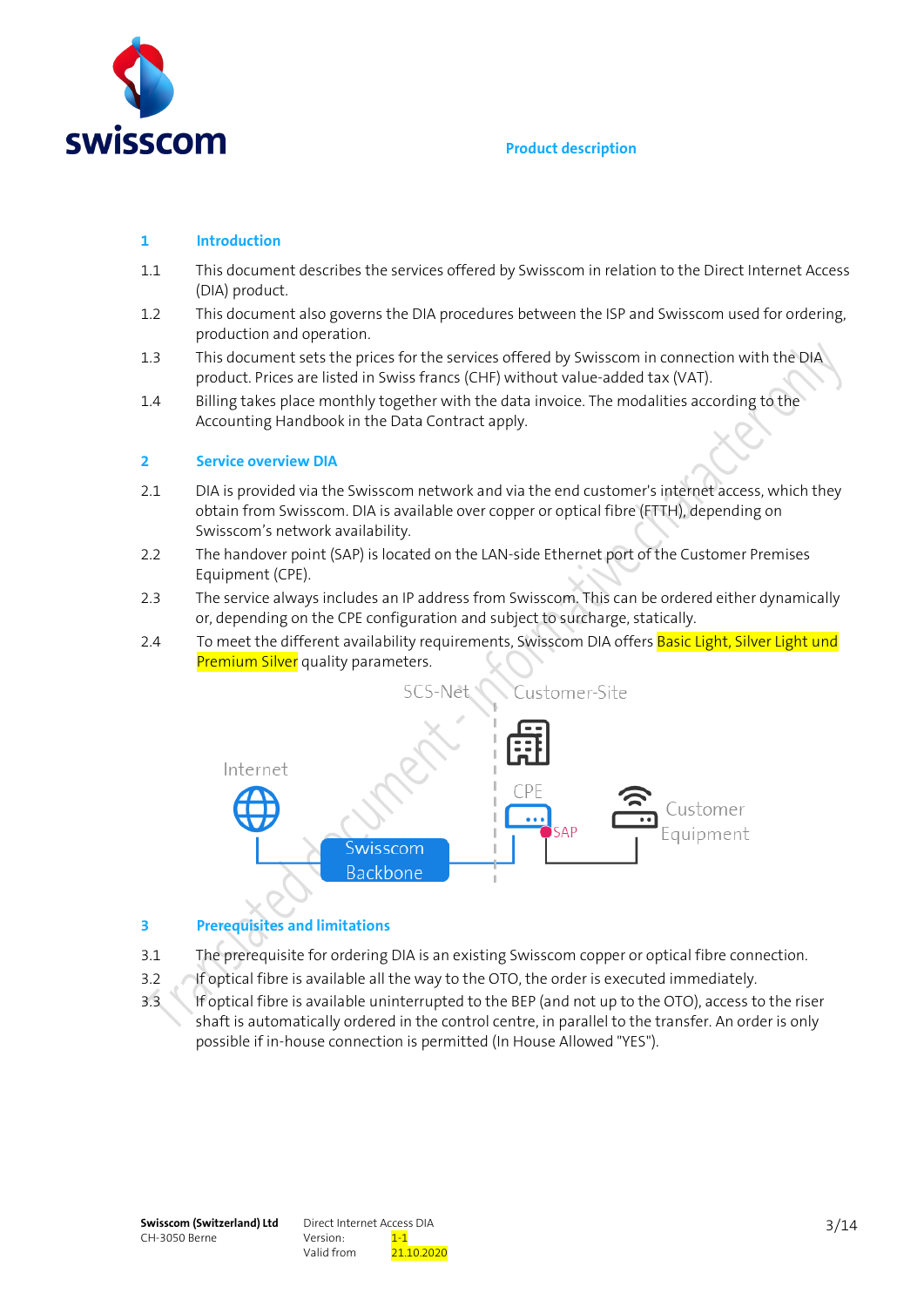



- 3.4 All values given are max profiles, the defined bandwidths are therefore not guaranteed. If a max profile is defined, the line can upstream and downstream at the respective highest possible bandwidths. The maximum achievable transfer rate depends on the total length of the connection between the Swisscom exchange and the end customer's location, as well as the quality of the existing infrastructure.
- 3.5 The ISP is responsible for the legal and contractual use of its services. The following in particular are considered illegal or contrary to the contract:
	- > Improper mass advertising (spam)
	- > Harassment or disturbance of third parties
	- > Obstruction of third parties in the use of telecommunications services

> Hacking (penetration attempts etc.), spying on other internet users or their data and fraudulent attacks (phishing)

> Damage or endangerment of the telecommunications infrastructure or the equipment of third parties using harmful software

> Transmission of or making accessible illegal content If any signs of illegal use or use that is in breach of contract exist, the ISP is obliged to inform Swisscom of this use.

3.6 If use deviates considerably from normal use (see section 3.5) or if there are signs of behaviour contrary to the law or the contract, Swisscom may hold the ISP liable for illegal and noncontractual use, change, restrict or cancel its service provision without advance notice and without compensation, cancel the contract without notice and without compensation and, if necessary, claim damages and demand release from third-party claims. The same shall apply in the event of incorrect or incomplete information given by the ISP upon contract conclusion or when placing an order.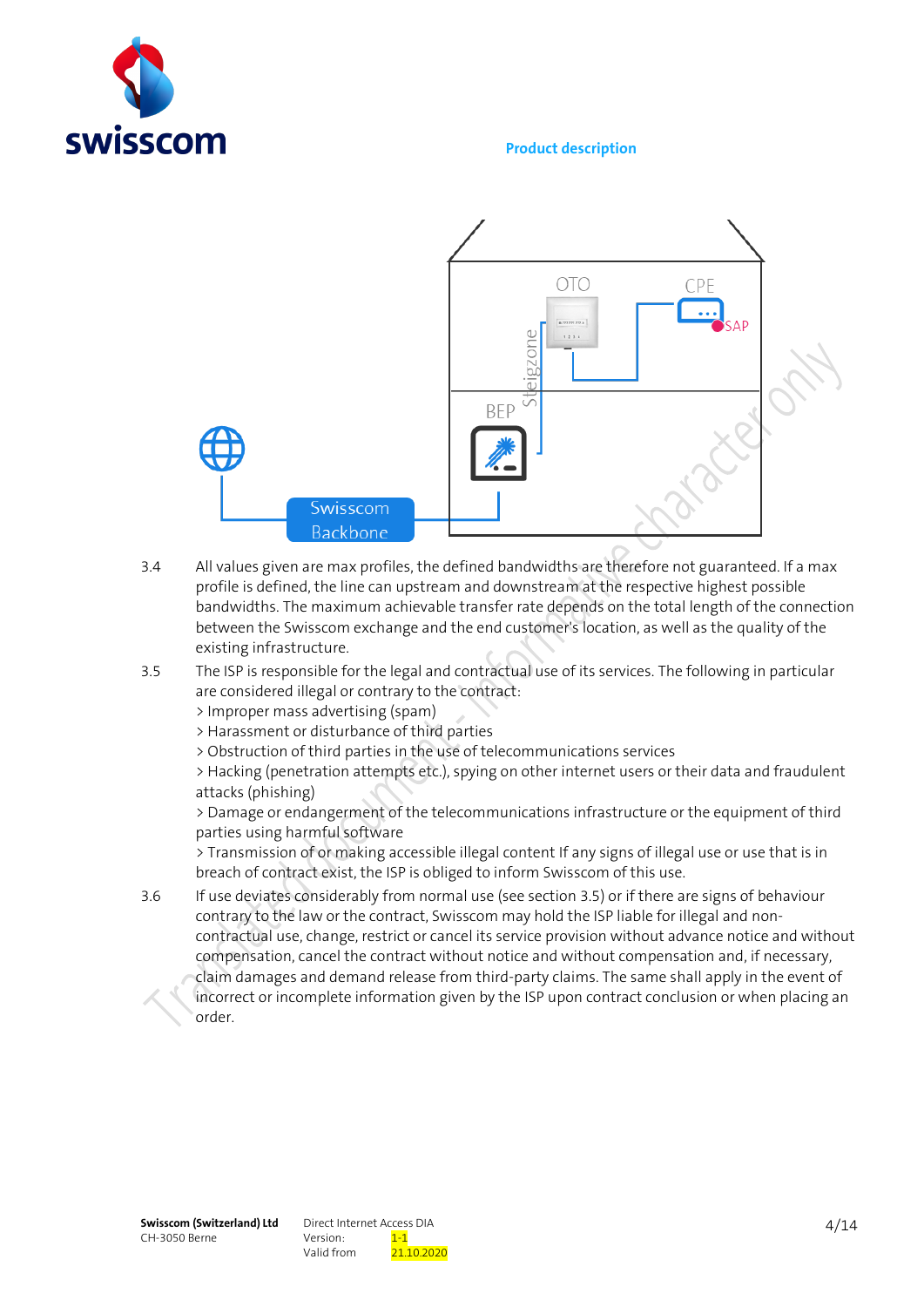

#### **4 Technical service attributes CPE**

4.1 Swisscom uses Centro Business 2.0 (CB2.0) as the CPE.



# **Technical Specifications CB 2.0**

| Mains adapter                    | Input: 100 - 240V 1.2AMax                |
|----------------------------------|------------------------------------------|
|                                  | Output: 12V AC 3.5A                      |
| Router input                     | 12V AC 3.5AMax                           |
| Consumption (watts)              | Fibre 7.8 W                              |
|                                  | <b>VDSL 9.2 W</b>                        |
| Sleep mode (inactive)            | & 0.06 W                                 |
| Ethernet (RJ45) switch:          | 4 x 10/100/1,000 Mbit/s with autosensing |
| Mass of the device WxDxH/ Weight | 71 x 183 x 258 mm 0.7 kg                 |
|                                  | (W: without stand 42mm)                  |
|                                  |                                          |
| NAT                              | Yes                                      |
| PPP pass-through                 | Yes                                      |
| connections                      | 4x Ethernet (RJ45) Switch                |
|                                  | 1x fibre (P2P 1Gbps)                     |
|                                  | 1 x xgsPON (1 Gbps)                      |
|                                  | 1x DSL signal connection                 |
|                                  | 2x FXS ports (ATA)                       |
|                                  | 2x ISDN port (ITA)                       |
|                                  | 2x USB 1&2                               |

Riccioty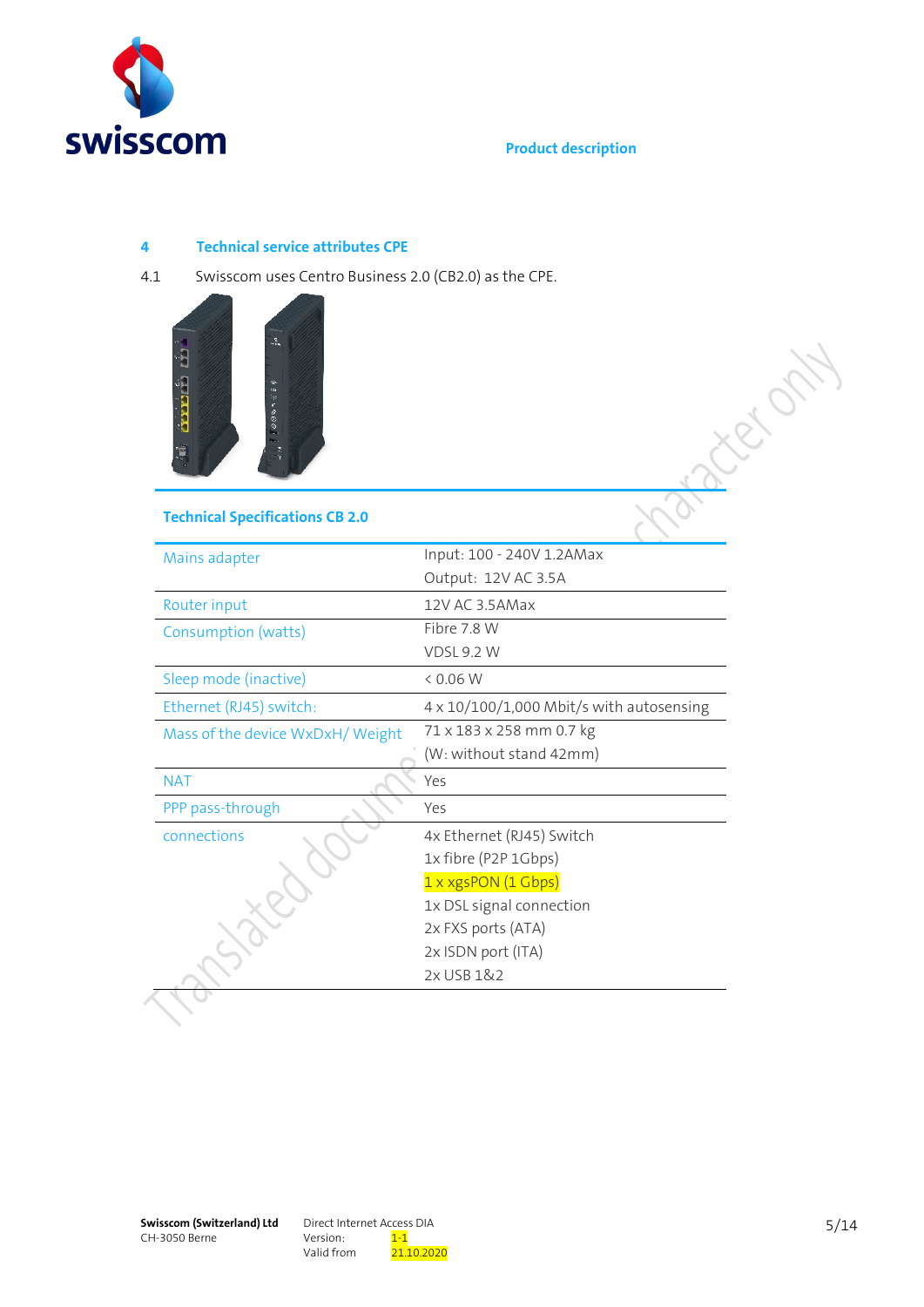

4.2 The following CPE configurations are available to the ISP when ordering:

| Standard operation - |                                                                                                                                                                                                   |
|----------------------|---------------------------------------------------------------------------------------------------------------------------------------------------------------------------------------------------|
|                      |                                                                                                                                                                                                   |
| DMZ                  | Dokumentation: https://documents.swisscom.com/product/1000260-<br>Connectivity Geraete /Documents/Spezifikationen/Centro Business2 Mail<br>_Webserver_SecurityGateway_in_der_DMZ_betreiben-de.pdf |
| IP pass-through      | Documentntation: https://documents.swisscom.com/product/1000260-<br>Connectivity Geraete /Documents/Spezifikationen/Centro Business2 IP P<br>assthrough-de.pdf                                    |
| PPP pass-through     | Dokumentation: https://documents.swisscom.com/product/1000260-<br>Connectivity Geraete /Documents/Spezifikationen/Centro Business2 PPPo<br>E Passthrough-de.pdf                                   |

4.3 The ISP can adapt or change the Portal.

# **5 Service fulfilment**

#### **5.1 Availability check and order**

- 5.1.1 To check availability, the ISP submits a request via the Wholesale Portal.
- 5.1.2 The ISP receives in Wholesale Portal the available technologies or maximum available bandwidth as well as the price for the selection made. The ISP places the order based on this information.
- 5.1.3 The order will be carried out on the date requested by the customer. Activation dates can be a maximum of three months in the future. Earliest activation depending on development status.
- 5.1.4 The given guideline values are only valid if sufficient resources are available. In the event of extensions, the Activation date will be postponed by the corresponding extension time. The order status is available for the ISP at any time under Orders in the Wholesale Portal.
- 5.1.5 The ISP finds the line identification in its order under Orders in the Wholesale Portal.
- 5.1.6 Unless the ISP revokes its order within 24 hours of ordering it in the Wholesale Portal, this is deemed to have been concluded as an individual agreement on the corresponding DIA.
- 5.1.7 The ISP is responsible for the ordinary termination of any existing services (e.g. TAL/ALO, BBCS, internet supplied by a third-party provider, etc.) to ensure the proper takeover of an existing connection.
- 5.1.8 Swisscom sends the ISP installation instructions with the interconnection points (SAP).
- 5.1.9 The ISP is responsible for ensuring that the appropriate infrastructure (ISP infrastructure in areas under the ISP's responsibility, such as rooms and in-house installation) is available in a timely manner.
- 5.1.10 Commissioning shall be carried out by the ISP. Optional installation by Swisscom can be ordered on request.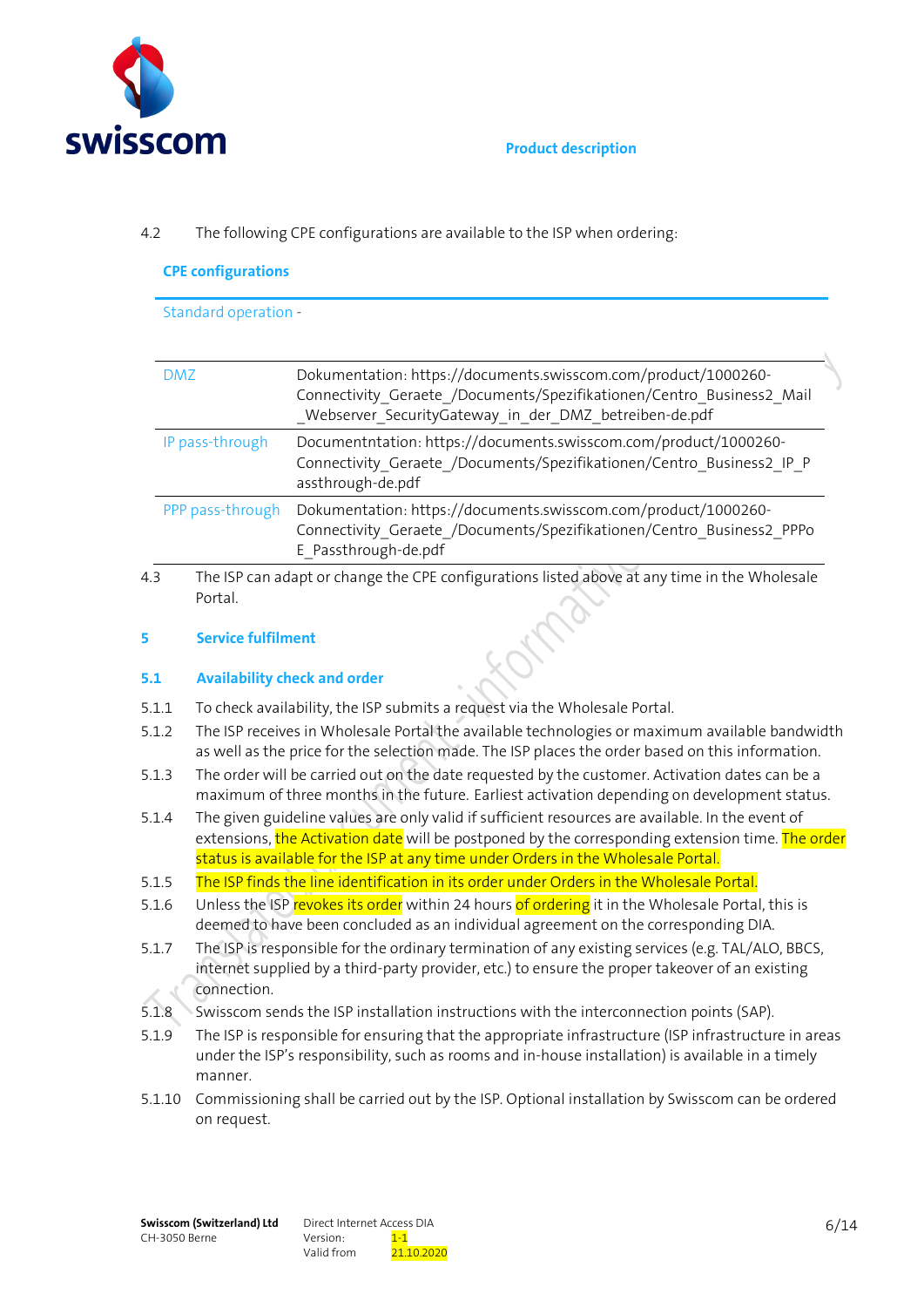

#### **5.2 Commissioning**

- 5.2.1 Swisscom sends the CPE and an installation instruction directly to the **delivery address** noted by the ISP when the order was placed.
- 5.2.2 If DIA has been ordered on FTTH and an in-house installation is required for commissioning, Swisscom shall carry this out – subject to subsection 3.3 – within four weeks of receipt of the order. Swisscom shall notify the ISP that the in-house installation has been completed. The completion date of DIA is based on the date of the in-house connection.
- 5.2.3 If the DIA runs over copper, the ISP is responsible for the installation, maintenance and operation of the building access (in-house installation) from the HP. Should there be no copper installation, Swisscom shall ensure the functionality of DIA on the house connection (HP).
- 5.2.4 If a location cannot be commissioned on the agreed commissioning date, the Service Agreement under the Data Contract shall govern any resulting claims of the ISP and/or Swisscom.
- 5.2.5 The ISP must put the connection into operation within 30 days of the commissioning date. In the event of later commissioning, a subsequent CPE configuration from Swisscom is necessary, whereby the claims of the ISP in accordance with the Service Agreement under the Data Contract are no longer applicable until the initial commissioning has been completed.
- 5.2.6 Following commissioning of the service, Swisscom will carry out a line test to check functionality and also the ability to achieve the quality parameters. Swisscom will determine the measurement duration and measurement procedure in line with recognised technical criteria.
- 5.2.7 Swisscom shall document the individual agreement concerning the respective service and make it available it to the ISP via the Wholesale Portal following commissioning of the service. This includes the following information, among other things:
	- Service description with addresses and all required specifications
	- − Identification of the service
	- − Actual commissioning date
	- − Contract term, if a contract term longer than the minimum duration of one year is agreed upon
	- − Recurring and one-time charges

# **5.3 Change of location:**

- 5.3.1 A change of location is treated as a cancellation and new order.
- 5.3.2 The commissioning time for a change of location is the same as for an order.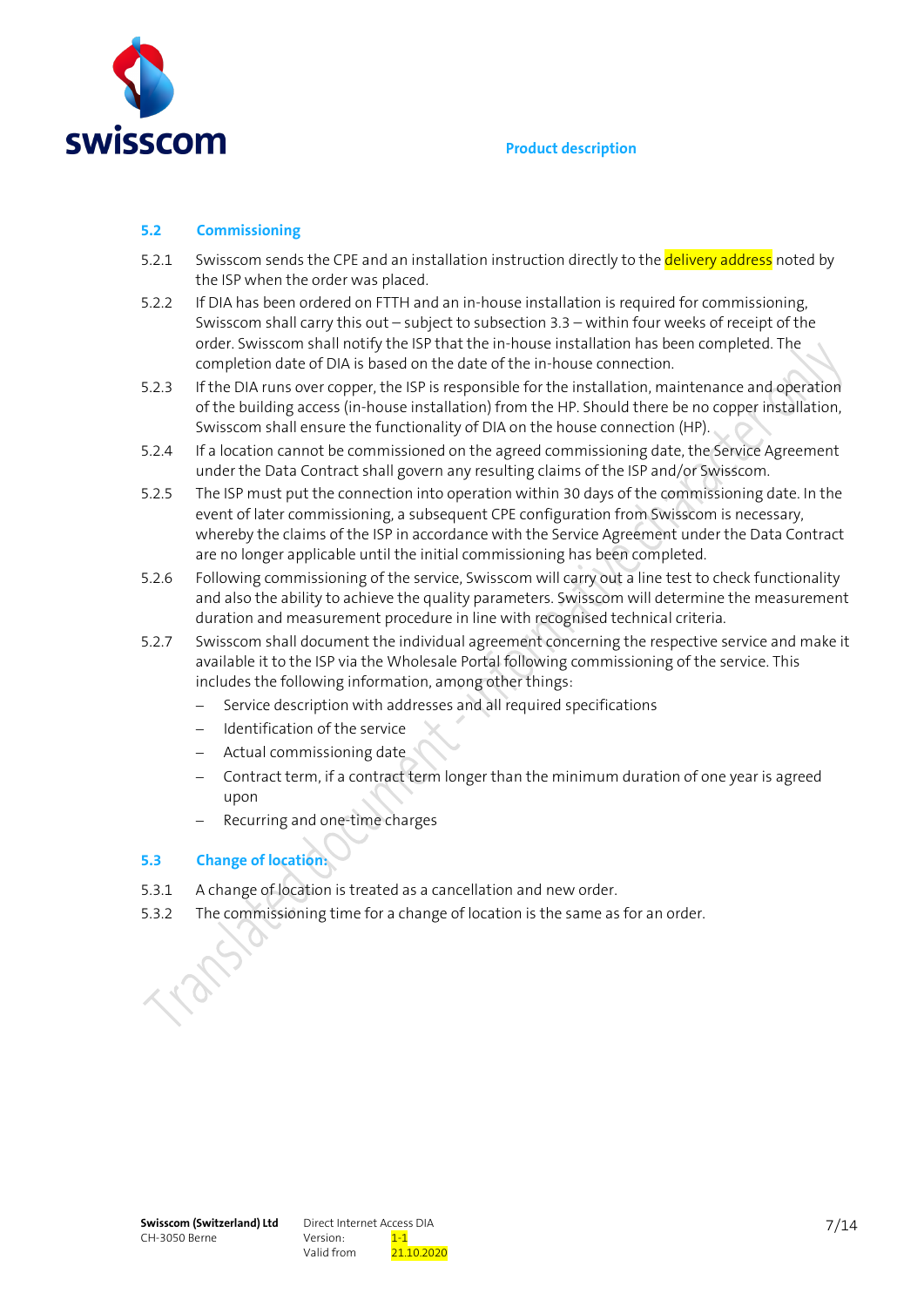

#### **6 Options**

- 6.1 Optionally, up to 64 fixed IPv4 addresses can be ordered per connection.
- 6.2 Fixed IPv6 addresses are also available as an ordering option.
- 6.3 The CPE offers four different CPE configurations for scheduling internet traffic and the fixed public IP addresses of the internet connection on a private router or security gateway.
- 6.4 If the option "On-site installation" is selected when ordering, Swisscom shall have the on-site installation carried out by a Swisscom technician. In this case, the CPE is brought directly to the site by the technician. The date for the installation is determined by the ISP when the order is placed.
- 6.5 The verification of a possible fiber optic extension within the FTTS Turf may be ordered when ordering in the Wholesale Portal. Swisscom then clarifies with the landlord whether it is possible to connect the building with fibre optics FTTS/xgsPON. The contact details of the landlord must therefore be provided when ordering.

After the consent of the landlord, the order processing starts and the service activation takes place, which takes about 14-16 weeks. The ISP will be informed of the progress of the work in the event of status changes.

If the landlord does not agree to connect the building with fibre, the DIA order is automatically cancelled in the Wholesale Portal.

#### **7 Service assurance**

- 7.1 Service assurance services include, in particular, fault acceptance and fault repair.
- 7.2 The ISP shall only contact Swisscom once it has confirmed that the fault is not in its device or inhouse installation.
- 7.3 An order for fault repair can be placed with Swisscom 24 hours a day, seven days a week. Fault acceptance takes place via the Wholesale Portal.
- 7.4 Swisscom's responsibility for fault repair extends up to the handover point (SAP). Fault reporting by the ISP outside of Swisscom's sphere of responsibility is subject to a charge.
- 7.5 SLA Basic Light does not contain service monitoring. The fault repair takes place reactively after fault acceptance and is carried out by the ISP.
- 7.6 SLA Silver Light and Premium Silver includes proactive service monitoring. Fault repair is carried out proactively by Swisscom.
- 7.7 If the ISP detects a fault that is within Swisscom's sphere of responsibility, the ISP must immediately notify Swisscom of this fault.

# **8 Fault reporting and rectification**

#### **8.1 Conduct in the event of faults**

8.1.1 The ISP shall only contact Swisscom once it has confirmed that the fault (in the case of SLA Basic Light) is not in its equipment or in-house installation. If, following receipt and review of the fault notification, it can be proven that the fault lies within the area of responsibility of the ISP, the ISP must reimburse Swisscom for any costs incurred.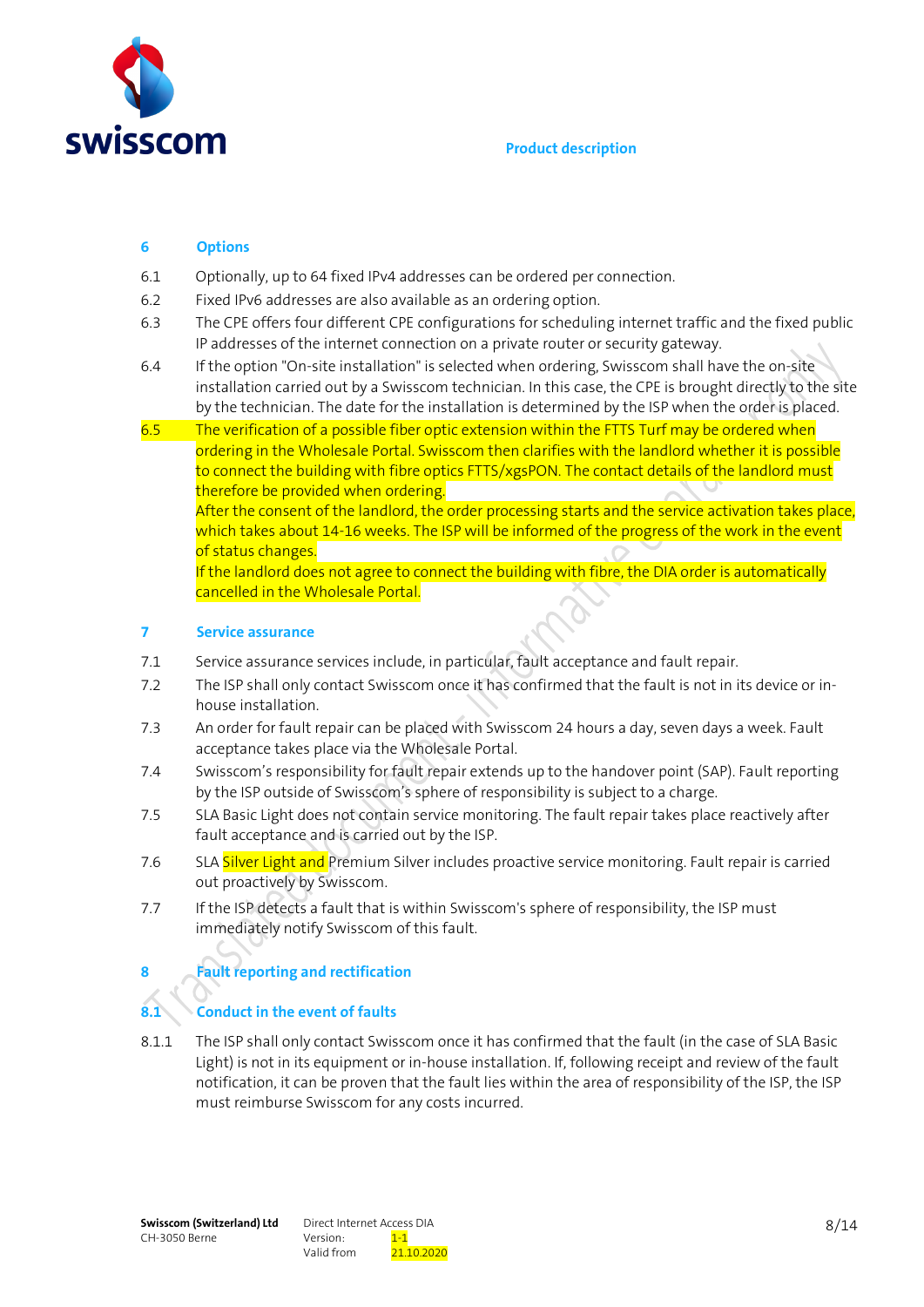

- 8.1.2 Swisscom is authorised to take measures to avoid or rectify faults, and to demand that the ISP takes appropriate precautions at its location. If the fault cannot be rectified as such, the ISP must change its installation or the installation of its customers or suspend operation at its expense.
- 8.1.3 The ISP will provide Swisscom employees with access to its premises within the scope of service delivery and activities for fault avoidance and faults rectification. If Swisscom is not granted access and the fault therefore cannot be rectified in good time, all guarantee claims shall lapse.
- 8.1.4 If an event is identified as a fault, Swisscom will open a trouble ticket. The trouble ticket is updated on an ongoing basis with information on the measures completed in relation to this event. With regard to the trouble tickets, a differentiation is made between faults determined by Swisscom and those identified by the ISP.

#### **8.2 Faults identified by Swisscom (for Premium services with CPE)**

8.2.1 If the management system of Swisscom identifies a fault, a trouble ticket shall be created for DIA services with Premium quality of service and CPE. Directly after opening the trouble ticket, fault repair measures are initiated and a confirmation is sent to the ISP, if possible within the time defined in the service agreement.

#### **8.3 Faults identified by the ISP**

8.3.1 If an end customer of the ISP identifies a fault, they contact the "End User Helpdesk" of the ISP. After reviewing the relevance of the fault, an authorised employee of the "End User Helpdesk" of the ISP reports the fault to Swisscom. A trouble ticket is opened as soon as the event is reported. The authorised points of contact are the persons named in the points of contact list. Fault repair measures are initiated as soon as the trouble ticket is opened, and the ISP is notified as soon as possible.

#### **8.4 Service restoration**

8.4.1 Once the trouble ticket has been created and the confirmation has been sent to the ISP, Swisscom shall work actively on fault repair and provide the ISP with regular status updates.

#### **9 Maintenance: Coordinated Maintenance Window (CMW)**

- 9.1 To ensure quality can be maintained, periodic network maintenance is required. Reconfigurations, hardware and software changes shall be carried out during the CMW whenever possible. **The CMW is always on a Sunday between 2.00 a.m. and 6.00 a.m.**
- 9.2 If the planned interruption is expected to last more than three minutes, Swisscom shall inform the affected ISPs at least ten working days beforehand.
- 9.3 If the planned interruption is expected to be less than or exactly three minutes, the work shall still be carried out during the CMW, but the ISP will not be informed about it.
- 9.4 In special cases, work may be needed outside the CMW, about which the ISP will also be informed at least ten days in advance.
- 9.5 Swisscom reserves the right to adjust the CMW. Swisscom shall inform the ISP in good time about any such changes.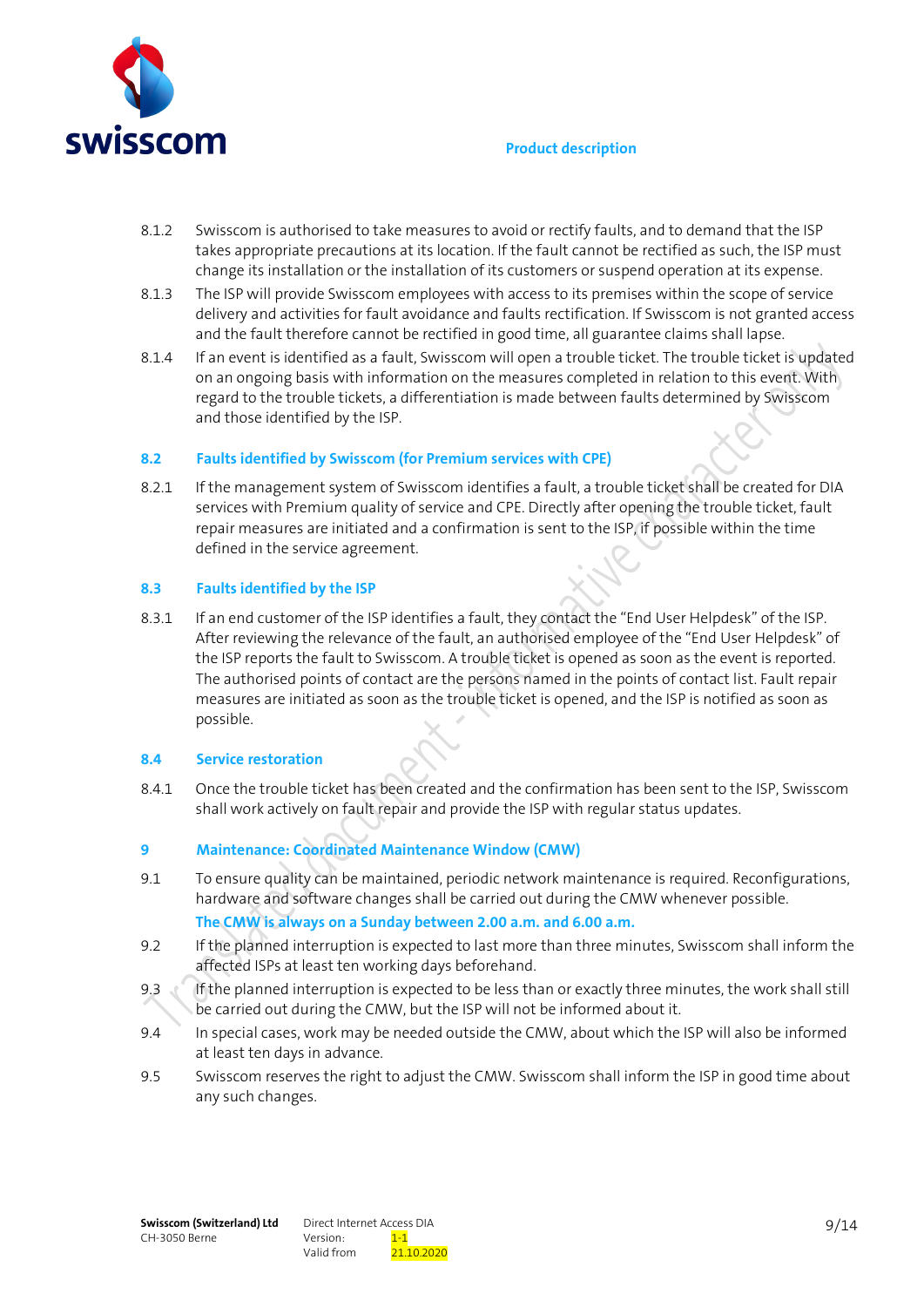

#### **10 Quality parameters DIA**

10.1 The availability services provided in connection with DIA are regulated in this Addendum in addition to the Data Contract (in particular the Service Agreement). The overview for MIA concerning the differences between the quality parameters can be found in the table below:

| <b>Parameter</b>                                  | <b>Basic Light</b>                                 | <b>Silver Light</b>             | <b>Premium Silver</b>         |
|---------------------------------------------------|----------------------------------------------------|---------------------------------|-------------------------------|
| <b>Access type</b>                                | Single Access                                      | <b>Single Access</b>            | Single Access                 |
| <b>End-to-end VLAN</b><br>availability (annually) | $≥$ 99.50% CPE<br>typical value,<br>not guaranteed | $\geq$ 99.80% CPE<br>guaranteed | ≥99.95% CPE<br>guaranteed     |
| <b>Recovery time</b><br>(TTR) per fault           | $\leq$ 10 hours, typical value,<br>not guaranteed  | $\leq 8$ hours,<br>guaranteed   | $\leq$ 4 hours,<br>guaranteed |
| Max. number of faults<br>(annually)               | $\leq$ 8 faults, typical value,<br>not guaranteed  | $\leq 6$ faults<br>guaranteed   | $\leq$ 4 faults<br>guaranteed |
| <b>Fault analysis</b>                             | 24 hours / 365 days                                | 7x24 hours                      | 24 hours / 365 days           |
| <b>Fault repair</b>                               | Mon-Fri 8 a.m. to 5 p.m.                           | Mo-So 7-22 hours                | 24 hours / 365 days           |
| <b>Service monitoring</b>                         | Reactive                                           | Proactive                       | Proactive                     |
| <b>Quality of service reports None</b>            |                                                    | Yes                             | Yes                           |
| <b>Guarantee claim</b>                            | None                                               | Yes                             | Yes                           |

10.2 The same guarantee claims apply For DIA Premium Silver as for Carrier Ethernet Service CES Premium pursuant to the Data Contract (Service Agreement).

#### **11 One-time charges**

#### **11.1 General information**

- 11.1.1 One-time prices are charged for rectifying faults outside Swisscom's sphere of responsibility. Prices on request depending on outlay.
- 11.1.2 For the provision of DIA and service adjustments, one-time charges are added to the invoice. These one-time charges are dependent on the specific business case in question.
- 11.1.3 If multiple adjustments are made to a service at the same time (combination of multiple adjustments), these are added to the invoice as if they were a new installation.

# **11.2 Provision and service adjustments (access)**

| <b>Description</b>                                            | <b>Price per case (CHF)</b> |
|---------------------------------------------------------------|-----------------------------|
| Add single-access - Commissioning DIA access                  | 250                         |
| On-site installation by Swisscom - On-site installation (OSI) | 450                         |
| <b>Bandwidth Downgrade</b>                                    | 250                         |
| <b>Bandwidth Upgrade</b>                                      | Free                        |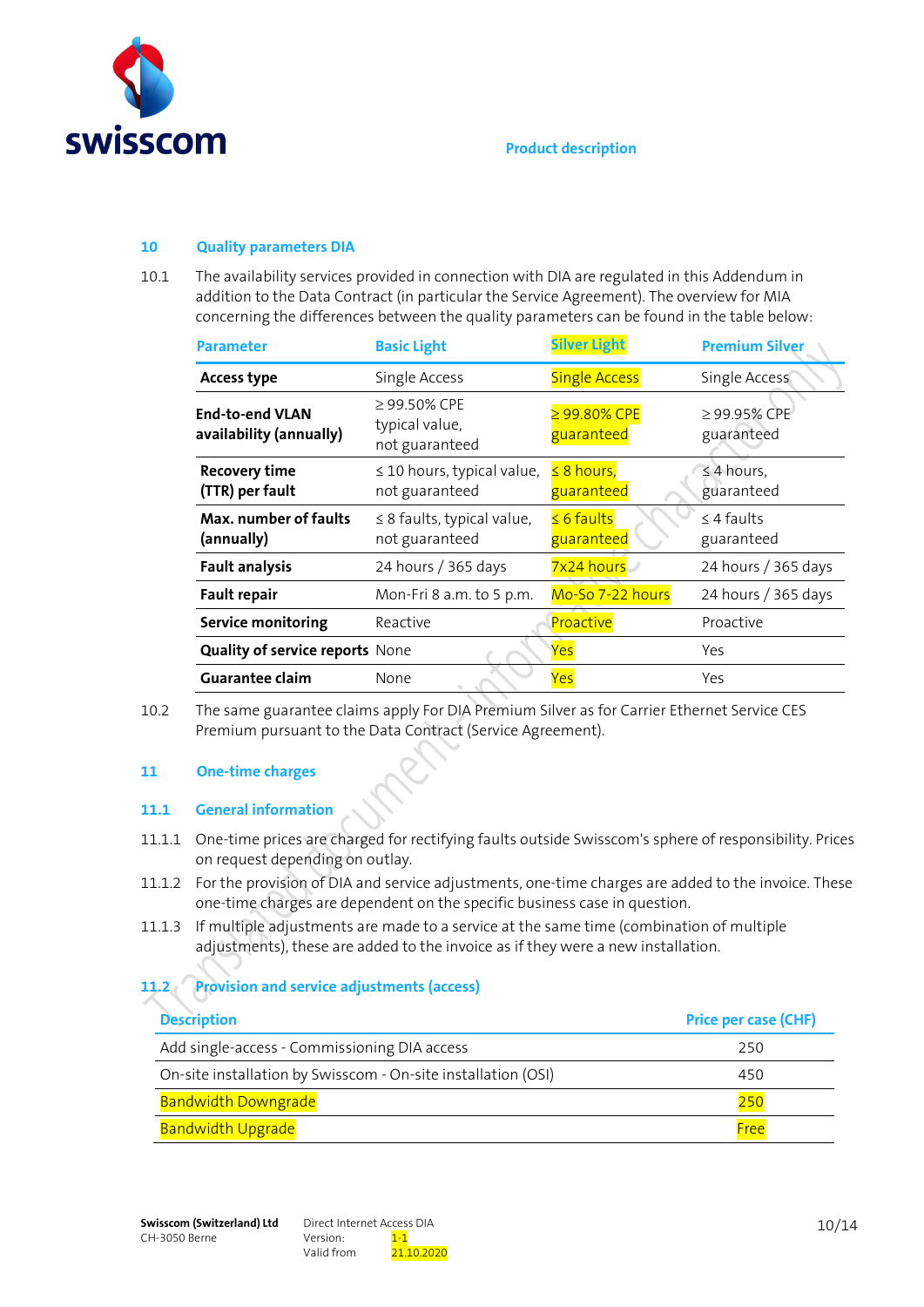

# **11.3 Adjusting quality of service**

| <b>Description</b>                                                                                                                                                                                       | Price per case (CHF)                                            |
|----------------------------------------------------------------------------------------------------------------------------------------------------------------------------------------------------------|-----------------------------------------------------------------|
| Downgrade (e.g. Premium Silver → Basic-Light)                                                                                                                                                            | 100% of the installation price<br>of the new quality of service |
| Upgrade $(e.g. Basic \rightarrow Premium Silver)$                                                                                                                                                        | Free                                                            |
| <b>Fault rectification</b><br>11.4                                                                                                                                                                       |                                                                 |
| <b>Description</b>                                                                                                                                                                                       | Price per case (CHF)                                            |
| Fault rectification outlay for faults outside of Swisscom's<br>area of responsibility                                                                                                                    | 800                                                             |
| Fault rectification hindered by the behaviour of the ISP or its<br>customers                                                                                                                             | 800                                                             |
| Disproportionately high costs for fault repair, caused by the<br>ISP or its customers                                                                                                                    | acc. to outlay.                                                 |
| <b>Change or cancellation of order prior to commissioning</b><br>11.5                                                                                                                                    |                                                                 |
| <b>Description</b>                                                                                                                                                                                       | Price per case (CHF)                                            |
| Change or cancellation of the order 24h after the ordering<br>(according to the individual agreement)                                                                                                    | 50% of the installation price                                   |
| Cancellation following commissioning and prior to expiry of the minimum contract term<br>11.6                                                                                                            |                                                                 |
| If a DIA is cancelled following commissioning and prior to expiry of the minimum contract term or<br>11.6.1<br>contractually agreed term (utilisation period), the ISP shall owe Swisscom the following: |                                                                 |
| American Development (1976)                                                                                                                                                                              | $R = 0.111$                                                     |

| <b>Agreed</b>      | <b>Percent</b> | <b>Definition</b>                                                      |
|--------------------|----------------|------------------------------------------------------------------------|
| utilisation period | age            |                                                                        |
| 1 year (standard)  | 40%            | of the monthly recurring charge for the rest of the remaining duration |
| 2 years            | 35%            | of the monthly recurring charge for the rest of the remaining duration |
| 3 years            | 30%            | of the monthly recurring charge for the rest of the remaining duration |
| 4 years            | 25%            | of the monthly recurring charge for the rest of the remaining duration |
| 5 years and more   | 20%            | of the monthly recurring charge for the rest of the remaining duration |
|                    |                |                                                                        |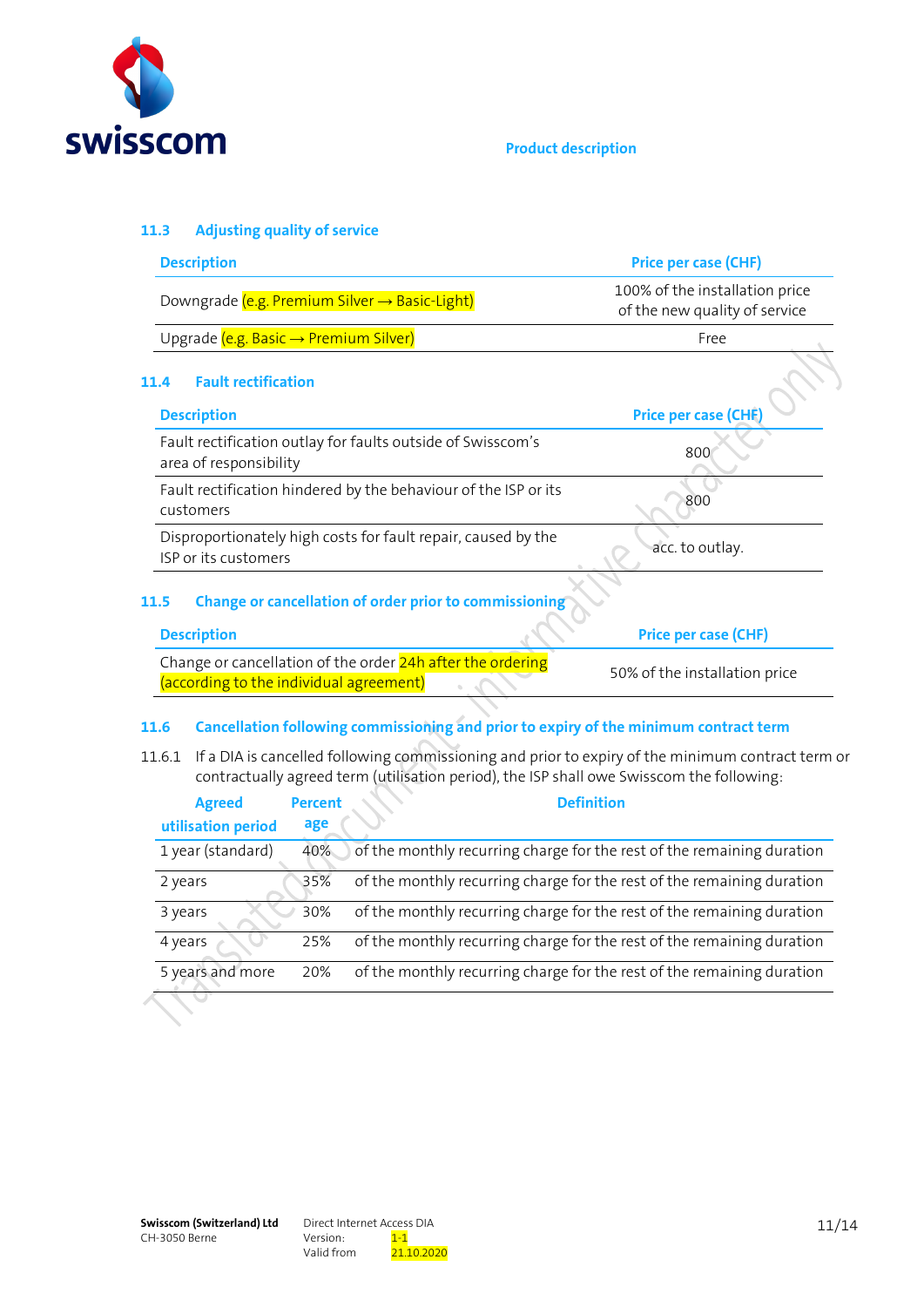

#### **12 Recurring charges**

#### **12.1 DIA Basic Light with CPE**

|                  |                          | <b>Zone</b>     |             |              |  |
|------------------|--------------------------|-----------------|-------------|--------------|--|
| Symme-<br>trical | <b>Asymme-</b><br>trical | <b>Top-City</b> | <b>City</b> | <b>Regio</b> |  |
| 10/10            |                          | 50              | 50          | 50           |  |
| 50/50            | 50/10                    | 75              | 75          | 75           |  |
| 100/100          | 100/20                   | 110             | 110         | 110          |  |
| 200/200          | 200/50                   | 120             | 120         | 120          |  |
| 500/500          | 400/80                   | 130             | 130         | 130          |  |
| 1000/1000        |                          | 160             | 160         | 160          |  |
|                  |                          |                 |             |              |  |

#### **12.2 DIA Silver Light with CPE**

|                  |                   | <b>Zone</b>     |             |              |
|------------------|-------------------|-----------------|-------------|--------------|
| Symme-<br>trisch | Asymme-<br>trisch | <b>Top-City</b> | <b>City</b> | <b>Regio</b> |
| 10/10            |                   | 120             | 120         | 120          |
| 50/50            | 50/10             | <b>155</b>      | <b>155</b>  | 155          |
| 100/100          | 100/20            | 160             | 160         | 160          |
| 200/200          | 200/50            | 175             | 175         | 175          |
| 500/500          | 400/80            | 200             | 200         | 200          |
| 1000/1000        |                   | 225             | 225         | 225          |

# **12.3 DIA Premium Silver with CPE**

|                  |                   | <b>Zone</b>     |             |              |
|------------------|-------------------|-----------------|-------------|--------------|
| Symme-<br>trical | Asymme-<br>trical | <b>Top-City</b> | <b>City</b> | <b>Regio</b> |
| 10/10            |                   | 225             | 225         | 225          |
| 50/50            | 50/10             | 375             | 375         | <b>375</b>   |
| 100/100          | 100/20            | 450             | 450         | 450          |
| 200/200          | 200/50            | 510             | 510         | 510          |
| 500/500          | 400/80            | 638             | 638         | 638          |
| 1000/1000        |                   | 750             | 750         | 750          |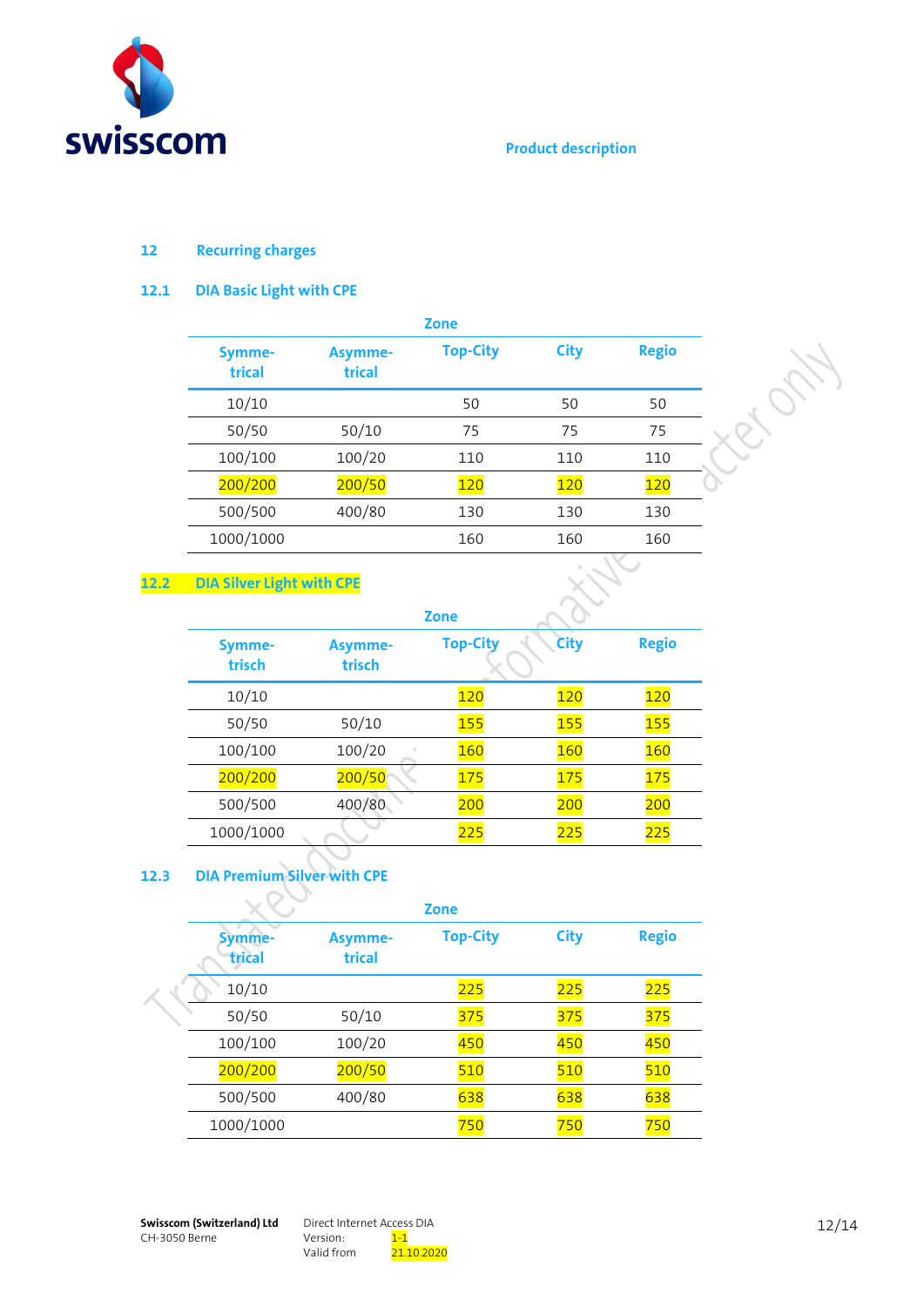

| <b>IP addresses</b> | <b>Usable addresses</b> | <b>MRC</b>    |
|---------------------|-------------------------|---------------|
|                     | 00                      | <b>CHF 10</b> |
| 4                   |                         | <b>CHF 20</b> |
| 8                   |                         | <b>CHF30</b>  |
| 16                  | 13                      | <b>CHF45</b>  |
| 32                  | 29                      | <b>CHF 65</b> |
| 64                  | 61                      | <b>CHF 85</b> |

#### **12.4 Fixed IP addresses (options)**

#### **13 Discounts**

#### **13.1 General information**

- 13.1.1 Through additional agreements, such as for longer contract terms, the ISP can benefit from additional discounts by using the following two discount options:
	- Duration discount
	- Quantity discount
- 13.1.2 All discounts will be agreed for each individual service.

#### **13.2 Duration discount**

- 13.2.1 The ISP can benefit from duration discounts if the service contractual commitment is made for a period longer than the minimum contract term of one year. The contract term discount is determined during the order process based on the utilisation period entered.
- 13.2.2 An overview of the duration discounts is given in table below.

| <b>Contract duration</b> | <b>Discount Percentage (%)</b> |            |
|--------------------------|--------------------------------|------------|
| (utilisation period)     | <b>MRC</b>                     | <b>OTC</b> |
| 2 years                  |                                | 50         |
| 3 years                  | 10                             | 100        |
| 4 years                  | 15                             | 100        |
| 5 years                  | 20                             | 100        |
|                          |                                |            |

- 13.2.3 The duration discount is applied to the gross price (MRC and OTC) of each service.
- 13.2.4 The agreed contract term may increase at any time. If the contract term is extended, it starts again from the beginning, which means the previous utilisation period is not taken into consideration. Thus, the conditions to be adjusted (higher duration discount) are applied from the date of the contract term adjustment.